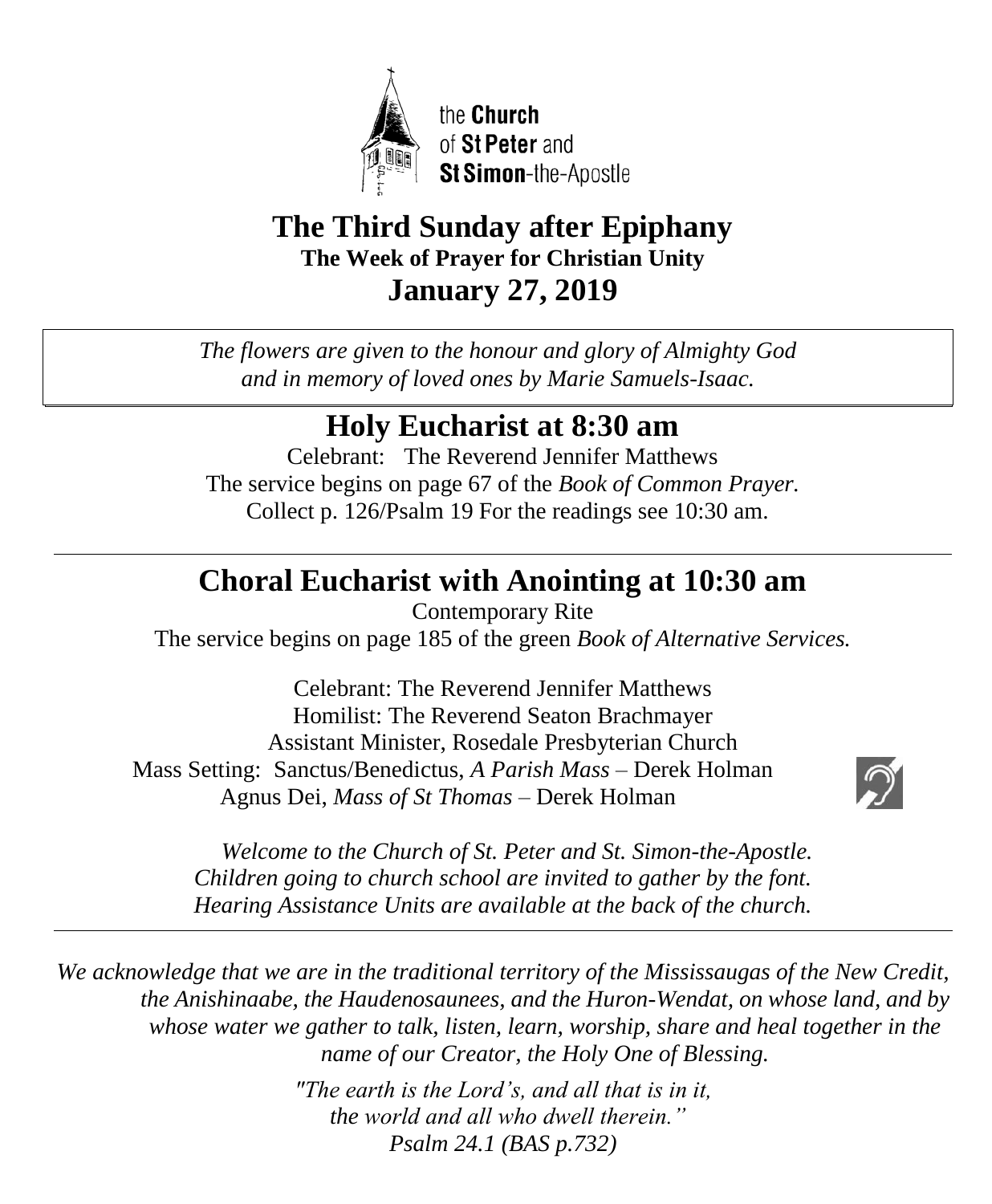### **The Gathering of the Community**

**Hymn 484** *In Christ There Is No East or West* ST BERNARD (CP 607)

*Celebrant* The grace of our Lord Jesus Christ, and the love of God, and the fellowship of the Holy Spirit, be with you all.

#### *All* **And also with you.**

*Celebrant* Almighty God,

*All* **to you all hearts are open, all desires known, and from you no secrets are hidden. cleanse the thoughts of our hearts by the inspiration of your Holy Spirit, that we may perfectly love you, and worthily magnify your holy name; through Christ our Lord. Amen.**

#### **Collect**

*Celebrant* Almighty God, by grace alone you call us and accept us in your service. Strengthen us by your Spirit, and make us worthy of your call; through Jesus Christ our Lord, who lives and reigns with you and the Holy Spirit, one God, now and for ever.

## **Proclamation of the Word**

#### **Old Testament Lesson** *Nehemiah 8.1-3, 5-6, 8-10**Read by Jim O'Brien*

*Reader:* A reading from the  $8<sup>th</sup>$  chapter of Nehemiah, beginning at the  $1<sup>st</sup>$  verse. All the people gathered together into the square before the Water Gate. They told the scribe Ezra to bring the book of the law of Moses, which the Lord had given to Israel. Accordingly, the priest Ezra brought the law before the assembly, both men and women and all who could hear with understanding. This was on the first day of the seventh month. He read from it facing the square before the Water Gate from early morning until midday, in the presence of the men and the women and those who could understand; and the ears of all the people were attentive to the book of the law. And Ezra opened the book in the sight of all the people, for he was standing above all the people; and when he opened it, all the people stood up. Then Ezra blessed the Lord, the great God, and all the people answered, "Amen, Amen," lifting up their hands. Then they bowed their heads and worshipped the Lord with their faces to the ground. So they read from the book, from the law of God, with interpretation. They gave the sense, so that the people understood the reading. And Nehemiah, who was the governor, and Ezra the priest and scribe, and the Levites who taught the people said to all the people, "This day is holy to the Lord your God; do not mourn or weep." For all the people wept when they heard the words of the law. Then he said to them, "Go your way, eat the fat and drink sweet wine and send portions of them to those for whom nothing is prepared, for this day is holy to our Lord; and do not be grieved, for the joy of the Lord is your strength."

*Reader* The word of the Lord *All* **Thanks be to God.**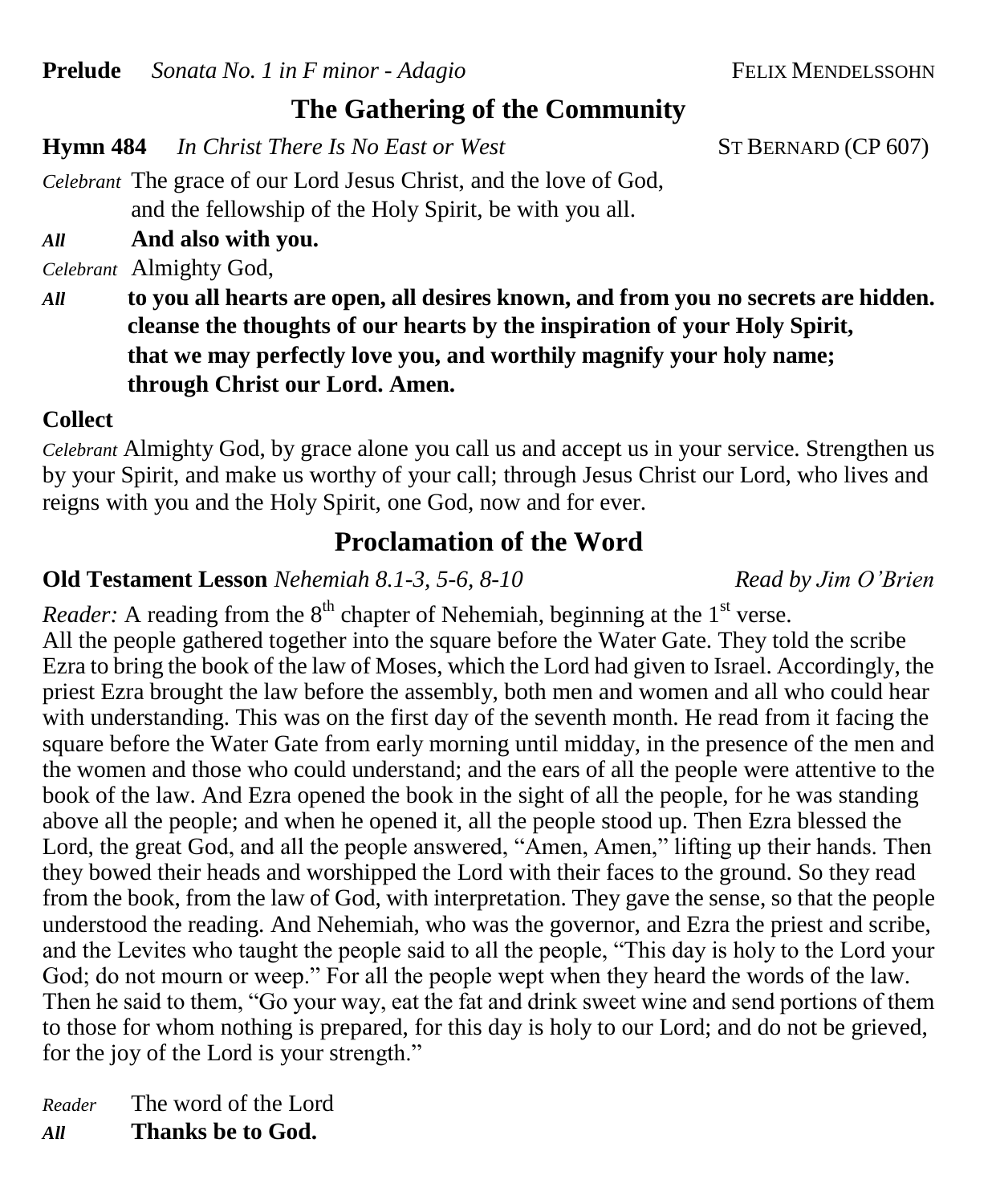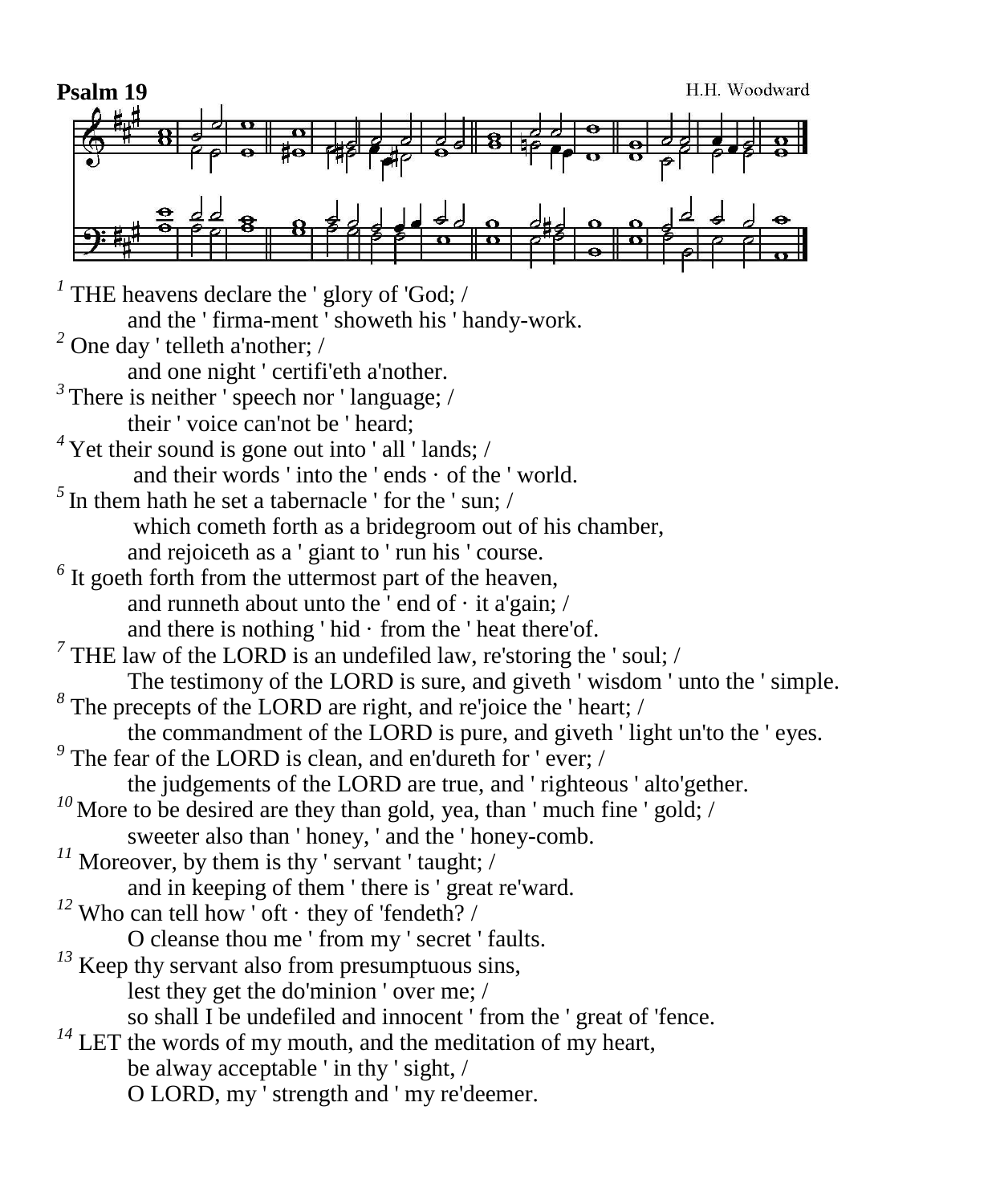**Epistle** *1 Corinthians 12.12-31a* Read by *Alison Jane* 

*Reader* A reading from the 12<sup>th</sup> chapter of the first Letter of Paul to the Corinthians beginning at the  $12<sup>th</sup>$  verse.

Just as the body is one and has many members, and all the members of the body, though many, are one body, so it is with Christ. For in the one Spirit we were all baptized into one body – Jews or Greeks, slaves or free – and we were all made to drink of one Spirit. Indeed, the body does not consist of one member but of many. If the foot would say, "Because I am not a hand, I do not belong to the body," that would not make it any less a part of the body. And if the ear would say, "Because I am not an eye, I do not belong to the body," that would not make it any less a part of the body. If the whole body were an eye, where would the hearing be? If the whole body were hearing, where would the sense of smell be? But as it is, God arranged the members in the body, each one of them, as he chose. If all were a single member, where would the body be? As it is, there are many members, yet one body. The eye cannot say to the hand, "I have no need of you," nor again the head to the feet, "I have no need of you." On the contrary, the members of the body that seem to be weaker are indispensable, and those members of the body that we think less honourable we clothe with greater honour, and our less respectable members are treated with greater respect; whereas our more respectable members do not need this. But God has so arranged the body, giving the greater honour to the inferior member, that there may be no dissension within the body, but the members may have the same care for one another. If one member suffers, all suffer together with it; if one member is honoured, all rejoice together with it. Now you are the body of Christ and individually members of it. And God has appointed in the church first apostles, second prophets, third teachers; then deeds of power, then gifts of healing, forms of assistance, forms of leadership, various kinds of tongues. Are all apostles? Are all prophets? Are all teachers? Do all work miracles? Do all possess gifts of healing? Do all speak in tongues? Do all interpret? But strive for the greater gifts.

*Reader* The word of the Lord.

*All* **Thanks be to God.**

**Gradual Hymn 658** *Filled with the Spirit's Power* SHELDONIAN

**The Holy Gospel** *Luke 4.14-21*

*Celebrant* The Lord be with you

*All* **And also with you.**

*Celebrant* The Holy Gospel of our Lord Jesus Christ according to St. Luke.

## *All* **Glory to you, Lord Jesus Christ.**

Then Jesus, filled with the power of the Spirit, returned to Galilee, and a report about him spread through all the surrounding country. He began to teach in their synagogues and was praised by everyone. When he came to Nazareth, where he had been brought up, he went to the synagogue on the sabbath day, as was his custom. He stood up to read, and the scroll of the prophet Isaiah was given to him. He unrolled the scroll and found the place where it was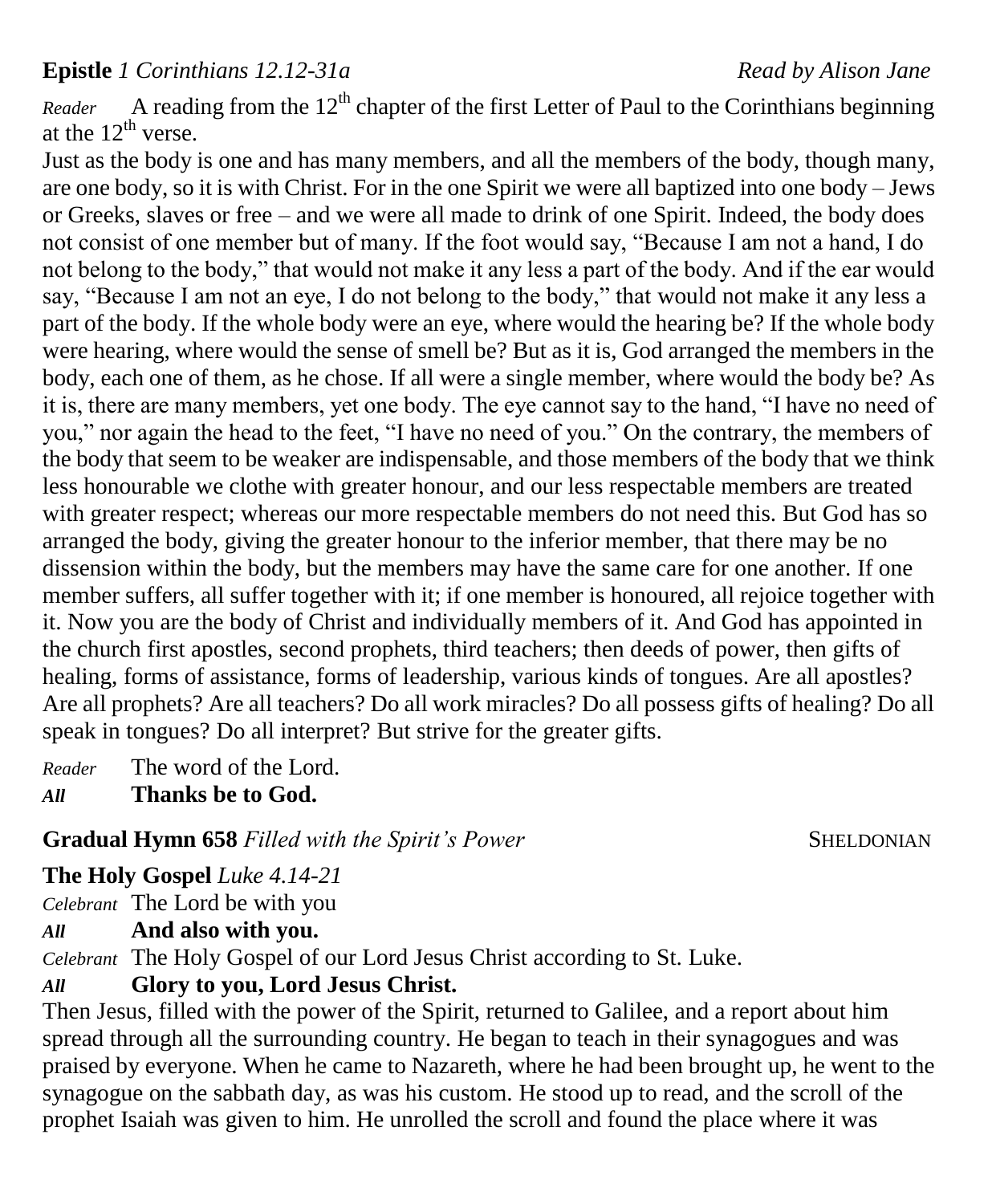written: "The Spirit of the Lord is upon me, because he has anointed me to bring good news to the poor. He has sent me to proclaim release to the captives and recovery of sight to the blind, to let the oppressed go free, to proclaim the year of the Lord's favour." And he rolled up the scroll, gave it back to the attendant, and sat down. The eyes of all in the synagogue were fixed on him. Then he began to say to them, "Today this scripture has been fulfilled in your hearing." Gospeller: The Reverend Jennifer Matthews

*Celebrant* The Gospel of Christ.

#### *All* **Praise to you, Lord Jesus Christ.**

#### **Sermon**

#### **The Nicene Creed** *BAS pp. 188-189*

*Celebrant* Let us confess our faith, as we say,

*All* **We believe in one God, the Father, the Almighty, maker of heaven and earth, of all that is, seen and unseen.** 

**We believe in one Lord, Jesus Christ, the only Son of God, eternally begotten of the Father, God from God, Light from Light, true God from true God, begotten, not made, of one being with the Father. Through him all things were made. For us and for our salvation he came down from heaven: by the power of the Holy Spirit he became incarnate from the Virgin Mary, and was made man. For our sake he was crucified under Pontius Pilate; he suffered death and was buried. On the third day he rose again in accordance with the scriptures; he ascended into heaven and is seated at the right hand of the Father. He will come again in glory to judge the living and the dead, and his kingdom will have no end.** 

**We believe in the Holy Spirit, the Lord, the giver of life, who proceeds from the Father. With the Father and the Son he is worshipped and glorified. He has spoken through the prophets. We believe in one holy catholic and apostolic Church. We acknowledge one baptism for the forgiveness of sins. We look for the resurrection of the dead, and the life of the world to come. Amen.**

**Prayers of the People** *Please kneel or stand, as able. Led by Ted Robinson*

#### **Anointing and Laying on of Hands for Healing**

*Celebrant* Holy Scripture teaches us that in acts of healing and restoration our Lord Jesus and his disciples laid hands on the sick and anointed them. By so doing they made known the healing power and presence of God. Pray that as we follow our Lord's example, we may know his unfailing love.

*Those who would like to be anointed are invited at this time to the St. Peter's altar at the south side of the church.*

**Hymn 507** *Blest Be the Tie That Binds* **DENNIS DENNIS**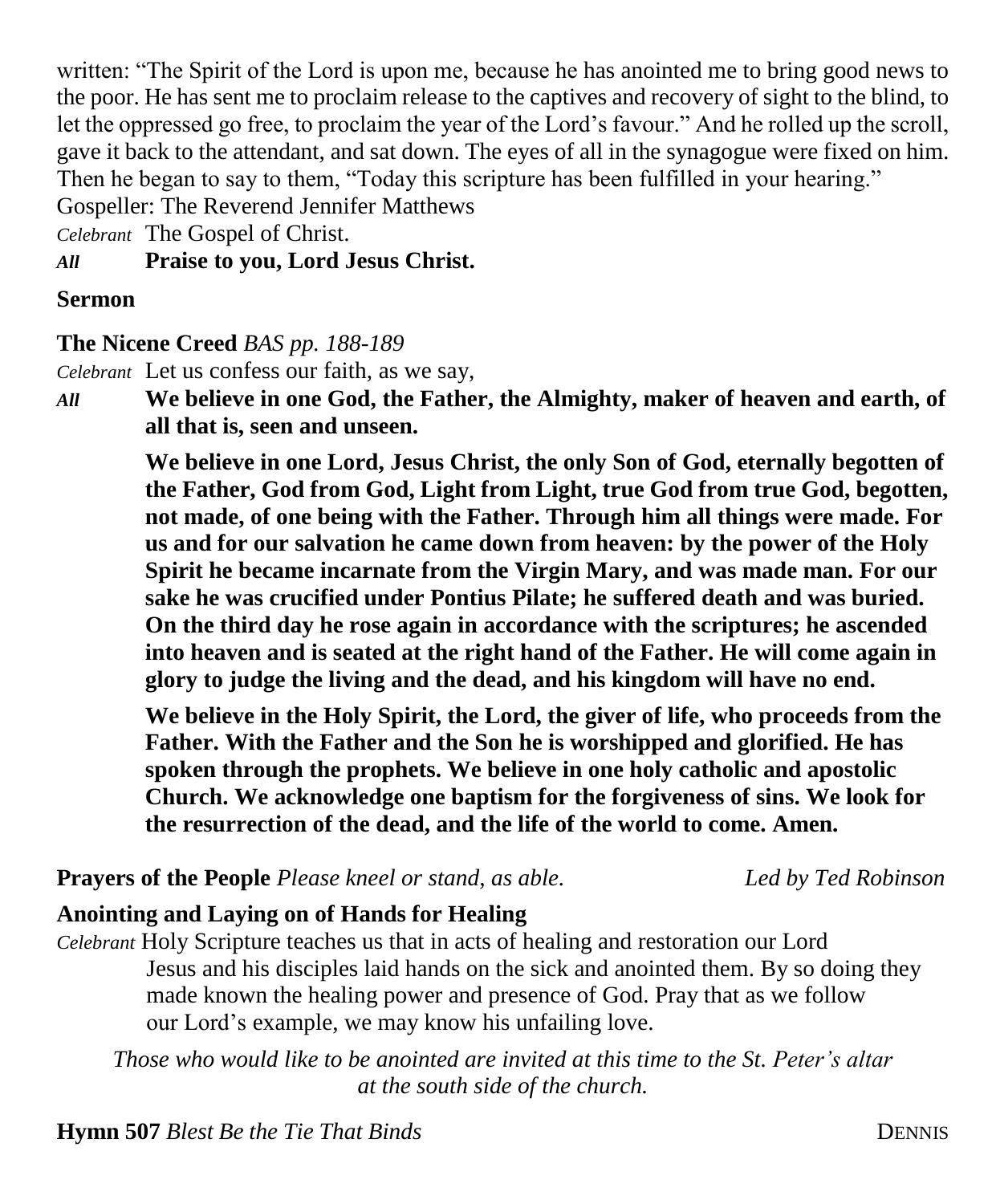**Confession and Absolution** *BAS p. 191*

*The Celebrant invites the confession of sin. Then is said: Celebrant* Most merciful God,

*All* **We confess that we have sinned against you in thought, word and deed, by what we have done and by what we have left undone. We have not loved you with our whole heart; we have not loved our neighbours as ourselves. We are truly sorry and we humbly repent. For the sake of your Son, Jesus Christ, have mercy on us and forgive us, that we may delight in your will and walk in your ways, to the glory of your name. Amen.** 

*The Absolution is pronounced.*

#### **The Peace**

*Celebrant* The peace of the Lord be always with you.

#### *All* **And also with you.**

*We invite you to share a sign of peace with those near you – a handshake, slight bow or other form of greeting. Please respect the wishes of those who prefer not to shake hands.*

## **Celebration of the Eucharist**

**Offertory Hymn 412** *O God, Beyond All Face and Form* MELITA

### **Prayer over the Gifts**

*Celebrant* Loving God,

before the world began you called us.

Make holy all we offer you this day,

and strengthen us in that calling.

We ask this in the name of Jesus Christ the Lord. **Amen.**

#### **Great Thanksgiving** *BAS pp. 193-195*

*Celebrant* The Lord be with you.

#### *All* **And also with you.**

*Celebrant* Lift up your hearts.

*All* **We lift them to the Lord.**

*Celebrant* Let us give thanks to the Lord our God.

#### *All* **It is right to give our thanks and praise.**

*Celebrant* It is indeed right that we should praise you, gracious God, for you created all things. You formed us in your own image: male and female you created us. When we turned away from you in sin, you did not cease to care for us, but opened a path of salvation for all people. You made a covenant with Israel, and through your servants Abraham and Sarah gave the promise of a blessing to all nations. Through Moses you led your people from bondage into freedom; through the prophets you renewed your promise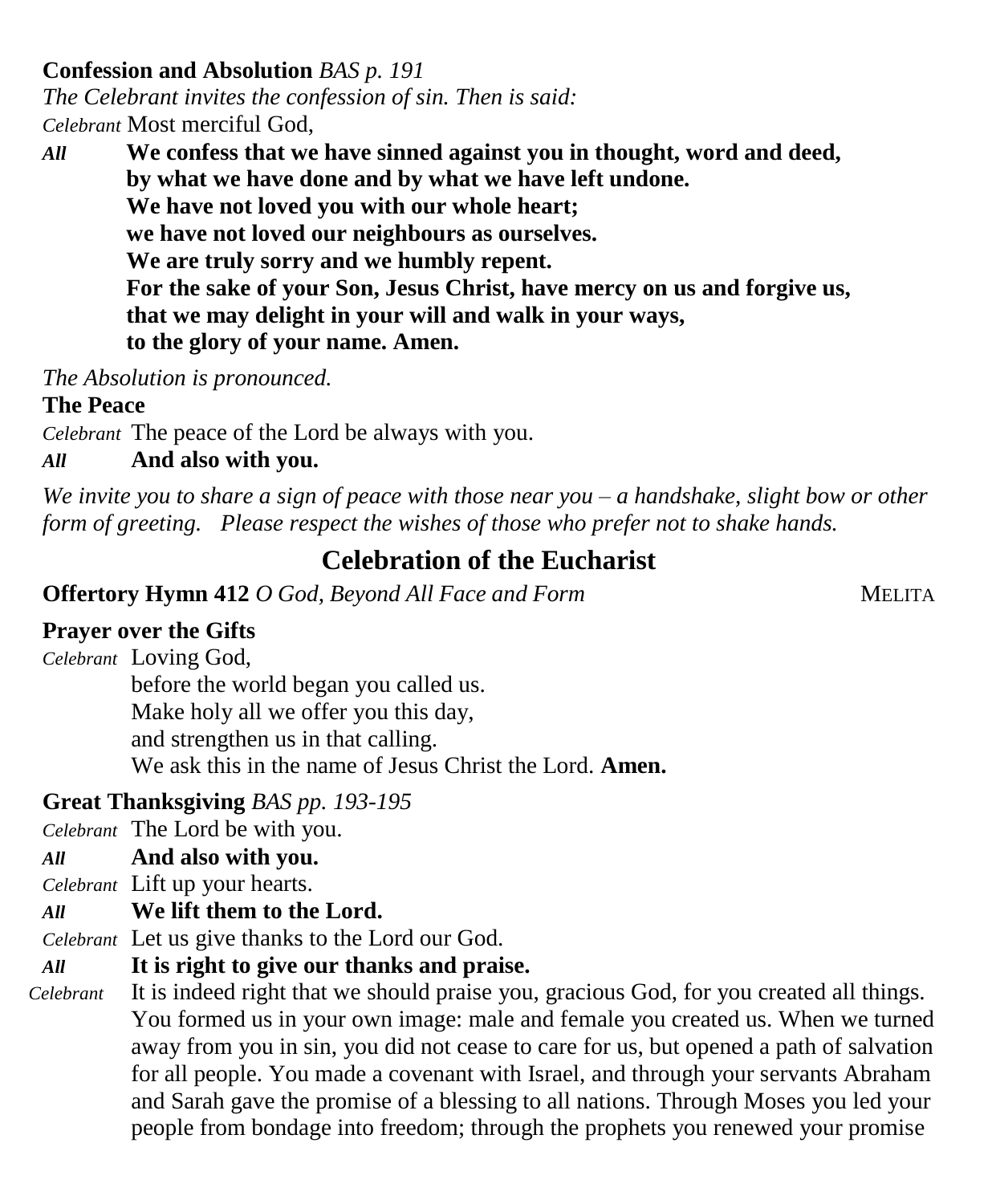of salvation. Therefore, with them, and with all your saints who have served you in every age, we give thanks and raise our voices to proclaim the glory of your name.



*Celebrant* Holy God, source of life and goodness, all creation rightly gives you praise. In the fullness of time, you sent your Son Jesus Christ, to share our human nature, to live and die as one of us, to reconcile us to you, the God and Father of all. He healed the sick and ate and drank with outcasts and sinners; he opened the eyes of the blind and proclaimed the good news of your kingdom to the poor and to those in need. In all things he fulfilled your gracious will. On the night he freely gave himself to death, our Lord Jesus Christ took bread, and when he had given thanks to you, he broke it, and gave it to his disciples, and said, " Take, eat: this is my body which is given for you. Do this for the remembrance of me." After supper he took the cup of wine; and when he had given thanks, he gave it to them, and said, " Drink this, all of you: this is my blood of the new covenant, which is shed for you and for many for the forgiveness of sins. Whenever you drink it, do this for the remembrance of me." Gracious God, his perfect sacrifice destroys the power of sin and death; by raising him to life you give us life for evermore. Therefore we proclaim the mystery of faith.

*All* **Christ has died. Christ is risen. Christ will come again.**

*The Celebrant prays the remainder of the Eucharistic Prayer. At the end all say Amen.*

#### **Breaking of the Bread**

*Celebrant* We break this bread to share in the body of Christ.

*All* **We, being many, are one body, for we all share in the one bread.**

#### **Lord's Prayer**  MCNEIL ROBINSON